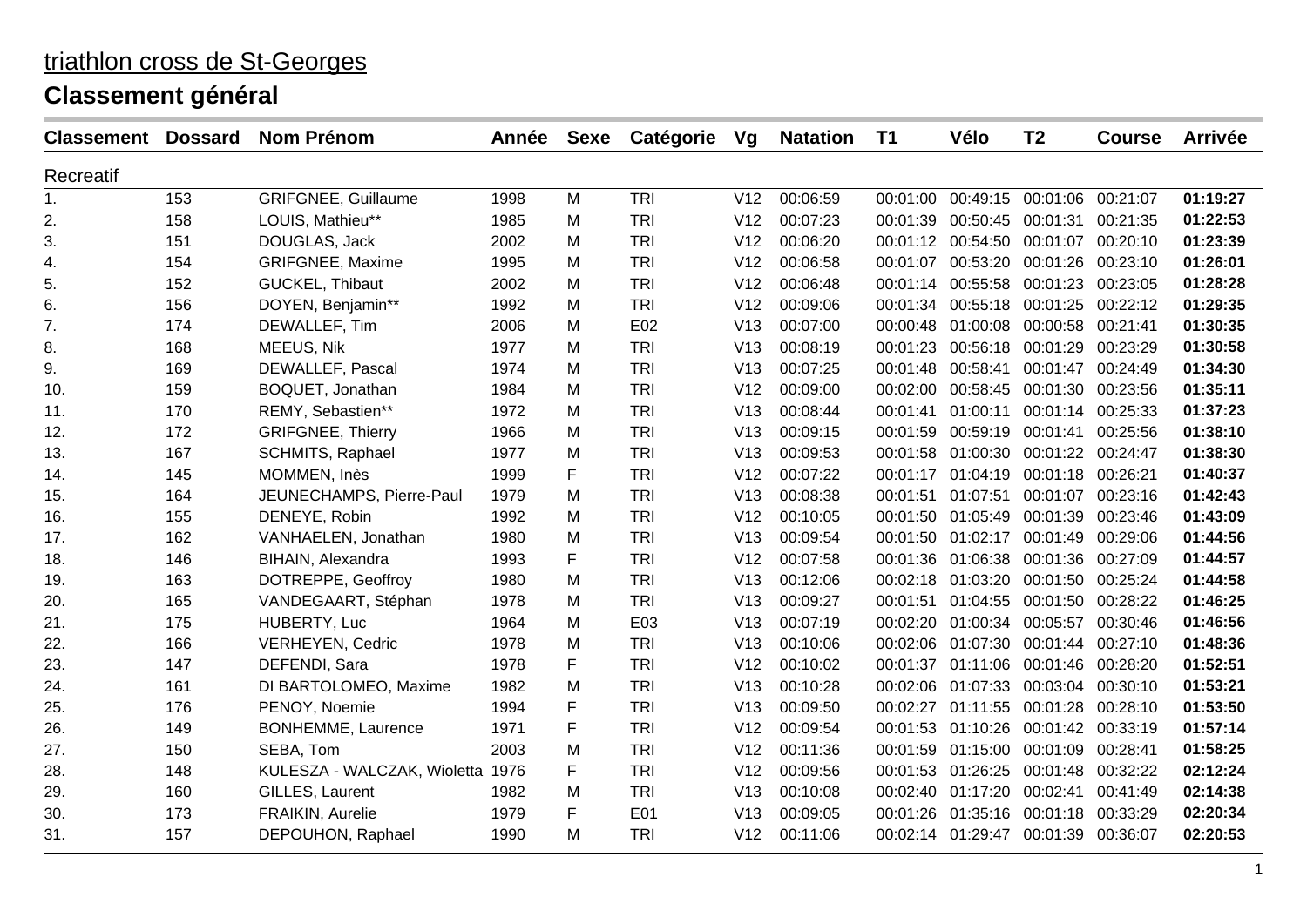| <b>Classement</b> | <b>Dossard</b> | <b>Nom Prénom</b>         | Année | <b>Sexe</b> | Catégorie  | Vg              | <b>Natation</b> | T <sub>1</sub> | Vélo                         | T <sub>2</sub>                         | <b>Course</b> | <b>Arrivée</b> |
|-------------------|----------------|---------------------------|-------|-------------|------------|-----------------|-----------------|----------------|------------------------------|----------------------------------------|---------------|----------------|
| 32.               | 171            | DI MASCIO, Dennis         | 1969  | M           | <b>TRI</b> | V13             | 00:12:28        | 00:02:13       | 01:26:44                     | 00:02:56                               | 00:37:24      | 02:21:45       |
| 33.               | 144            | MAURISSEN, Anna           | 2003  | F           | <b>TRI</b> | V12             | 00:10:07        |                |                              | 00:01:57 01:37:53 00:01:28 00:39:05    |               | 02:30:30       |
| <b>Juniors</b>    |                |                           |       |             |            |                 |                 |                |                              |                                        |               |                |
| 1.                | 143            | GUILLAUME, Maxime         | 2003  | M           | JU         | V11             | 00:09:36        | 00:01:21       |                              | 00:57:30 00:01:19                      | 00:21:30      | 01:31:16       |
| 2.                | 141            | JANSSENS, Lars            | 2003  | M           | JU         | V <sub>11</sub> | 00:13:17        | 00:01:30       |                              | 00:55:38 00:01:25 00:22:36             |               | 01:34:26       |
| 3.                | 137            | DE BEL, Julien            | 2004  | М           | JU         | V <sub>11</sub> | 00:09:38        | 00:01:29       |                              | 00:58:31 00:01:21                      | 00:23:36      | 01:34:35       |
| 4.                | 142            | DELACROIX, Arthur         | 2003  | M           | JU         | V <sub>11</sub> | 00:12:45        |                |                              | 00:01:35 01:01:06 00:02:06 00:22:17    |               | 01:39:49       |
| 5.                | 138            | FRANCART, Hippolyte       | 2004  | M           | JU         | V <sub>11</sub> | 00:15:13        |                |                              | 00:01:12 01:00:48 00:02:13 00:29:22    |               | 01:48:48       |
| 6.                | 139            | GIET, Maxime**            | 2004  | M           | JU         | V <sub>11</sub> | 00:14:04        |                |                              | 00:01:09  01:08:17  00:01:08  00:28:30 |               | 01:53:08       |
| 7.                | 140            | NICOLAS, Théo             | 2004  | M           | JU         | V <sub>11</sub> | 00:12:21        |                |                              | 00:01:23 01:12:57 00:01:17 00:31:51    |               | 01:59:49       |
| 8.                | 134            | TZIMAS, Natalia           | 2004  | F           | JU         | V <sub>11</sub> | 00:13:45        |                |                              | 00:01:26 01:49:05 00:01:27 00:41:29    |               | 02:47:12       |
| <b>DNF</b>        | 136            | MONTORO, Javier           | 2004  | M           | JU         | V <sub>11</sub> | 00:11:09        |                | 00:01:06 00:59:16 00:01:12   |                                        |               |                |
| <b>DNS</b>        | 135            | LAMBAUX, Antoine          | 2004  | M           | JU         | V11             |                 |                |                              |                                        |               |                |
| Jeunes A          |                |                           |       |             |            |                 |                 |                |                              |                                        |               |                |
| 1.                | 129            | HAVARD, Noah              | 2006  | M           | <b>JA</b>  | V10             | 00:09:54        | 00:01:02       | 00:55:01 00:01:05            |                                        | 00:22:59      | 01:30:01       |
| 2.                | 124            | RUYANT, Eliot             | 2006  | M           | <b>JA</b>  | V10             | 00:09:48        | 00:01:03       |                              | 00:55:50 00:01:45 00:25:09             |               | 01:33:35       |
| 3.                | 131            | BEFAYT, Yael              | 2005  | М           | <b>JA</b>  | V10             | 00:09:54        | 00:01:01       | 01:01:04 00:00:57            |                                        | 00:23:01      | 01:35:57       |
| 4.                | 128            | SCOHIER, Simon*           | 2006  | M           | <b>JA</b>  | V10             | 00:12:06        | 00:01:09       |                              | 00:57:40 00:01:04 00:25:39             |               | 01:37:38       |
| 5.                | 133            | GUILLAUME, Arnaud         | 2005  | M           | <b>JA</b>  | V10             | 00:11:46        | 00:01:18       |                              | 00:58:40 00:01:12 00:26:02             |               | 01:38:58       |
| 6.                | 130            | DANON, Simon              | 2005  | М           | <b>JA</b>  | V10             | 00:12:08        | 00:01:12       |                              | 01:03:58 00:01:21 00:25:17             |               | 01:43:56       |
| 7.                | 123            | FRANCART, Victor          | 2006  | M           | <b>JA</b>  | V10             | 00:13:32        |                |                              | 00:01:38 01:02:05 00:01:45 00:26:22    |               | 01:45:22       |
| 8.                | 125            | <b>DEMARS, Louis</b>      | 2006  | M           | <b>JA</b>  | V10             | 00:10:58        |                |                              | 00:01:16 01:09:28 00:01:46 00:29:06    |               | 01:52:34       |
| 9.                | 122            | HILLER, Marie-Louise      | 2005  | F           | <b>JA</b>  | V10             | 00:13:42        |                |                              | 00:01:23 01:10:59 00:01:03 00:27:13    |               | 01:54:20       |
| 10.               | 120            | SCHMITS, Elisa            | 2005  | F           | <b>JA</b>  | V10             | 00:12:26        | 00:01:27       | 01:12:31 00:01:06            |                                        | 00:28:38      | 01:56:08       |
| 11.               | 118            | <b>DEVILLERS, Pauline</b> | 2006  | F           | <b>JA</b>  | V10             | 00:13:44        |                | 00:01:34  01:11:26  00:01:06 |                                        | 00:30:52      | 01:58:42       |
| 12.               | 119            | VANDEVEN, Charlotte       | 2006  | F           | <b>JA</b>  | V10             | 00:13:38        |                |                              | 00:01:30 01:11:26 00:01:17 00:32:29    |               | 02:00:20       |
| 13.               | 116            | ERNOUX, Lea               | 2006  | F           | <b>JA</b>  | V10             | 00:12:46        |                | 00:01:25 01:22:46 00:01:37   |                                        | 00:35:54      | 02:14:28       |
| 14.               | 132            | DARDENNE, Loris           | 2005  | M           | <b>JA</b>  | V10             | 00:12:34        |                | 00:01:43 01:45:47 00:01:25   |                                        | 00:38:06      | 02:39:35       |
| 15.               | 121            | DI MASCIO, Giada          | 2005  | F           | <b>JA</b>  | V10             | 00:14:51        |                |                              | 00:01:35  01:59:59  00:01:57  00:31:29 |               | 02:49:51       |
| <b>DNF</b>        | 117            | CALIGARIS, Julia          | 2006  | F           | <b>JA</b>  | V10             | 00:13:43        | 00:01:22       |                              |                                        |               |                |
| <b>DNF</b>        | 126            | VAN ROYE, Mano            | 2006  | М           | <b>JA</b>  | V10             | 00:11:05        | 00:01:20       |                              |                                        |               |                |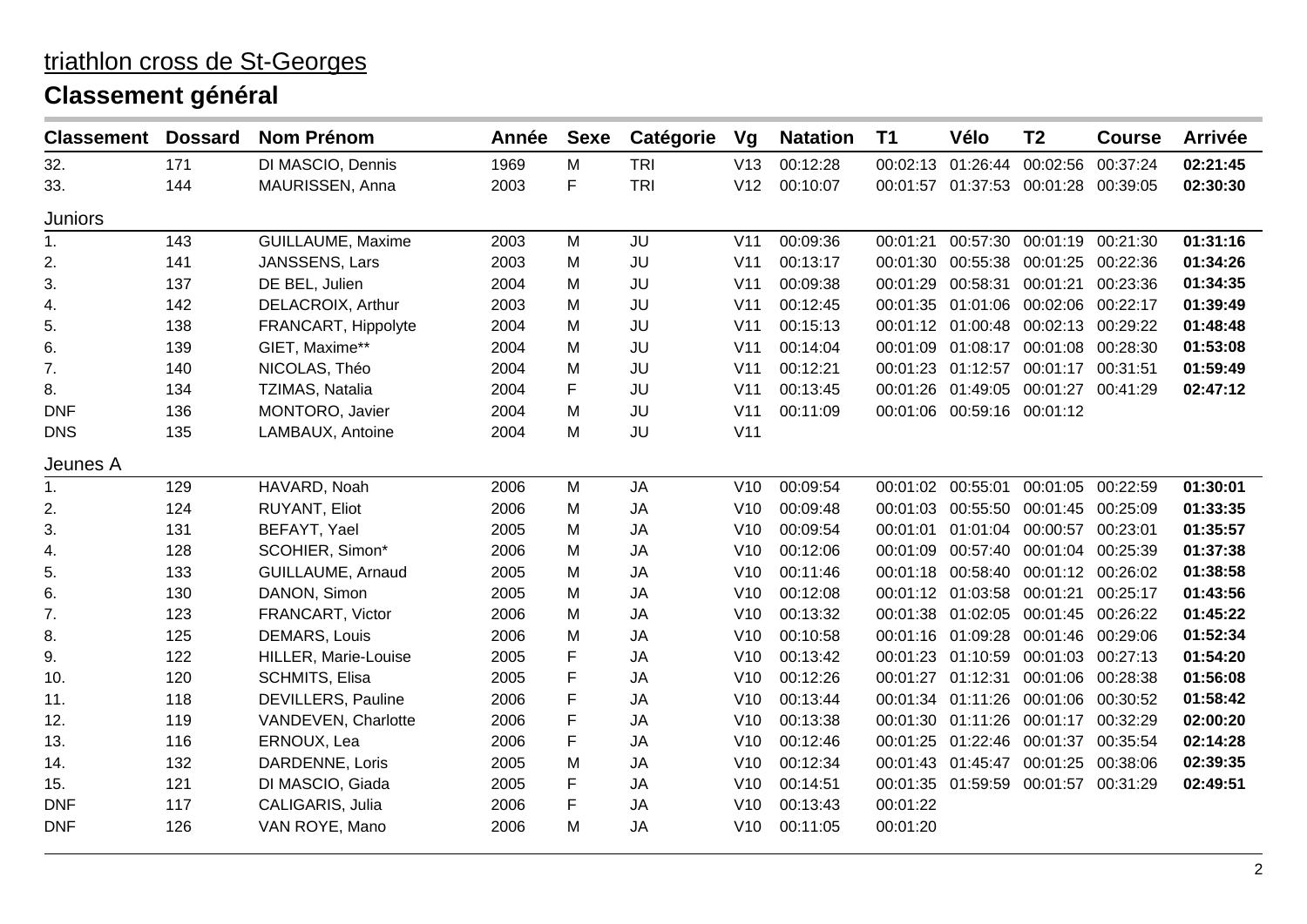| <b>Classement</b> | <b>Dossard</b> | <b>Nom Prénom</b>         | Année | <b>Sexe</b> | Catégorie | Vg              | <b>Natation</b> | <b>T1</b> | Vélo              | T <sub>2</sub>                      | <b>Course</b> | <b>Arrivée</b> |
|-------------------|----------------|---------------------------|-------|-------------|-----------|-----------------|-----------------|-----------|-------------------|-------------------------------------|---------------|----------------|
| <b>DNS</b>        | 127            | DAVIN, Matheo             | 2006  | M           | <b>JA</b> | V10             |                 |           |                   |                                     |               |                |
| Jeunes B          |                |                           |       |             |           |                 |                 |           |                   |                                     |               |                |
| 1.                | 112            | BEFAYT, Anton             | 2007  | M           | <b>JB</b> | V <sub>09</sub> | 00:05:11        |           |                   | 00:00:58 00:27:07 00:00:54 00:10:28 |               | 00:44:38       |
| 2.                | 113            | <b>VANHAELEN, Gilles</b>  | 2007  | M           | JB        | V09             | 00:05:45        | 00:01:10  |                   | 00:28:29 00:00:59 00:10:44          |               | 00:47:07       |
| 3.                | 106            | VAN DURME, Gauthier       | 2007  | M           | JB        | V09             | 00:05:38        | 00:01:00  | 00:29:21          | 00:00:56 00:12:19                   |               | 00:49:14       |
| 4.                | 99             | DOUGLAS, Ben              | 2008  | м           | <b>JB</b> | V <sub>08</sub> | 00:05:34        |           |                   | 00:01:15 00:29:54 00:01:22 00:11:25 |               | 00:49:30       |
| 5.                | 110            | JAVAUX, Lou               | 2007  | M           | JB        | V09             | 00:05:49        |           |                   | 00:01:24 00:28:50 00:00:59 00:13:32 |               | 00:50:34       |
| 6.                | 111            | DEPAEPE, Thibaut          | 2007  | M           | <b>JB</b> | V09             | 00:06:49        | 00:01:19  | 00:29:11          | 00:01:25 00:13:02                   |               | 00:51:46       |
| 7.                | 102            | JOSEPH, Max               | 2008  | М           | JB        | V08             | 00:07:34        | 00:01:08  |                   | 00:30:29 00:01:02 00:11:37          |               | 00:51:50       |
| 8.                | 105            | DETHIER, Timeo            | 2008  | M           | JB        | V <sub>08</sub> | 00:06:44        | 00:00:58  |                   | 00:30:58 00:00:59 00:12:58          |               | 00:52:37       |
| 9.                | 114            | MIRISOLA, Ambrosio        | 2007  | м           | <b>JB</b> | V <sub>09</sub> | 00:07:52        | 00:01:19  |                   | 00:30:43 00:01:18 00:11:35          |               | 00:52:47       |
| 10.               | 109            | <b>BEHRNDT, Niklas</b>    | 2007  | м           | JB        | V09             | 00:07:57        | 00:01:09  |                   | 00:30:47 00:01:18 00:11:42          |               | 00:52:53       |
| 11.               | 104            | PIERI, Lorenzo            | 2008  | M           | <b>JB</b> | V08             | 00:06:23        | 00:01:33  |                   | 00:34:57 00:01:04 00:13:12          |               | 00:57:09       |
| 12.               | 97             | COLLARD, Fanny            | 2007  | F           | <b>JB</b> | V08             | 00:06:20        | 00:01:20  |                   | 00:35:18 00:01:05 00:13:20          |               | 00:57:23       |
| 13.               | 94             | DEMUYT, Nerea             | 2008  | F           | JB        | V08             | 00:07:14        |           |                   | 00:01:24 00:37:02 00:01:14 00:12:53 |               | 00:59:47       |
| 14.               | 100            | HUPE, Emilien             | 2008  | М           | JB        | V08             | 00:08:46        |           |                   | 00:01:38 00:35:26 00:01:26 00:14:06 |               | 01:01:22       |
| 15.               | 95             | WOUTERS, Luna**           | 2008  | F           | JB        | V08             | 00:06:40        | 00:01:15  |                   | 00:37:31 00:01:04 00:14:55          |               | 01:01:25       |
| 16.               | 96             | DOTREPPE, Elise           | 2008  | F           | <b>JB</b> | <b>V08</b>      | 00:07:25        | 00:01:39  |                   | 00:36:55 00:01:24 00:14:08          |               | 01:01:31       |
| 17.               | 108            | <b>BAILLIEUX, Antoine</b> | 2007  | M           | JB        | V <sub>09</sub> | 00:07:13        | 00:01:31  |                   | 00:41:50 00:01:07 00:15:21          |               | 01:07:02       |
| 18.               | 107            | REGATUSO, Justin          | 2007  | M           | JB        | V09             | 00:13:16        | 00:02:35  |                   | 00:34:47 00:02:06 00:17:20          |               | 01:10:04       |
| 19.               | 98             | DE BEL, Elodie            | 2007  | F           | JB        | V08             | 00:06:53        | 00:01:37  |                   | 00:46:00 00:01:40 00:18:34          |               | 01:14:44       |
| <b>DNF</b>        | 101            | DEOM, Basile              | 2008  | M           | JB        | V <sub>08</sub> | 00:06:17        | 00:01:15  |                   |                                     |               |                |
| <b>DNS</b>        | 103            | <b>WARRANT, Thibaut</b>   | 2008  | м           | <b>JB</b> | <b>V08</b>      |                 |           |                   |                                     |               |                |
| <b>DNS</b>        | 115            | DE MOORE, Loucas          | 2007  | M           | JB        | V <sub>09</sub> |                 |           |                   |                                     |               |                |
| Jeunes C          |                |                           |       |             |           |                 |                 |           |                   |                                     |               |                |
| 1.                | 66             | NEZER, Tom                | 2010  | M           | <b>JC</b> | V06             | 00:03:05        |           |                   | 00:01:13 00:15:48 00:00:57          | 00:11:26      | 00:32:29       |
| 2.                | 93             | HAUPTMAN, Tom             | 2009  | M           | <b>JC</b> | <b>V07</b>      | 00:03:45        | 00:01:10  |                   | 00:15:47 00:01:07                   | 00:10:51      | 00:32:40       |
| 3.                | 75             | <b>KRAL, Laurent</b>      | 2010  | M           | <b>JC</b> | V06             | 00:03:22        |           |                   | 00:01:12 00:15:32 00:01:04 00:11:39 |               | 00:32:49       |
| 4.                | 69             | BEFAYT, Eztèbe            | 2010  | M           | <b>JC</b> | V06             | 00:03:04        |           | 00:01:04 00:15:53 | 00:00:59                            | 00:12:54      | 00:33:54       |
| 5.                | 92             | LETOR, Quentin            | 2009  | M           | <b>JC</b> | <b>V07</b>      | 00:03:02        | 00:01:07  |                   | 00:16:38 00:01:02 00:12:36          |               | 00:34:25       |
| 6.                | 79             | ROBERT, Clara             | 2009  | F           | <b>JC</b> | V <sub>07</sub> | 00:03:11        | 00:01:11  |                   | 00:16:42 00:01:00 00:12:58          |               | 00:35:02       |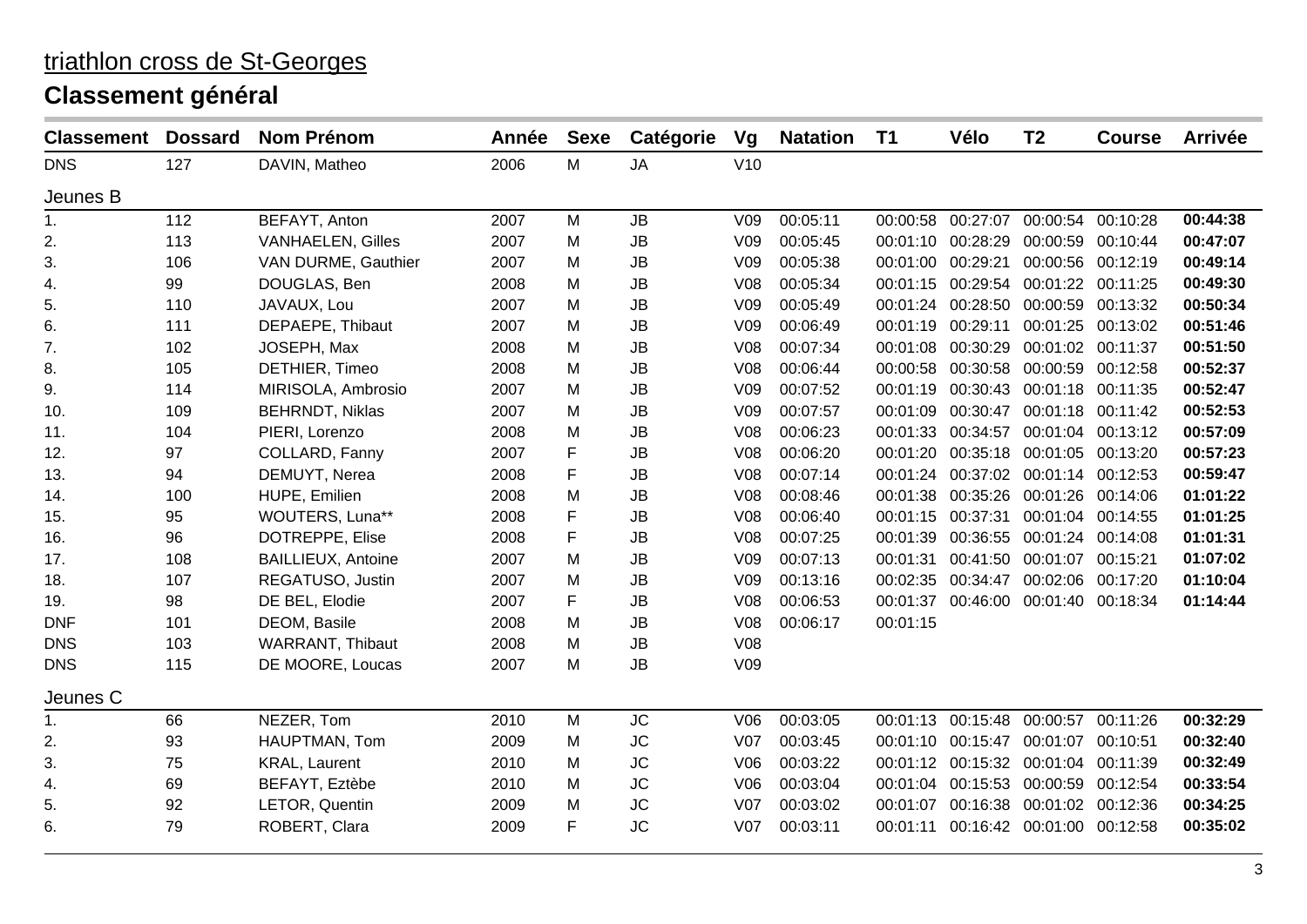| <b>Classement</b> | <b>Dossard</b> | <b>Nom Prénom</b>       | Année | <b>Sexe</b> | Catégorie       | Vg              | <b>Natation</b> | <b>T1</b> | Vélo              | Τ2                | <b>Course</b> | <b>Arrivée</b> |
|-------------------|----------------|-------------------------|-------|-------------|-----------------|-----------------|-----------------|-----------|-------------------|-------------------|---------------|----------------|
| 7.                | 89             | DEWILDE, Maxime         | 2009  | M           | <b>JC</b>       | V07             | 00:03:12        | 00:01:27  | 00:16:27          | 00:01:10          | 00:13:21      | 00:35:37       |
| 8.                | 74             | DEBROUX, Florian        | 2010  | M           | <b>JC</b>       | V06             | 00:03:30        | 00:01:29  | 00:16:57          | 00:01:02 00:12:46 |               | 00:35:44       |
| 9.                | 85             | FISSON, Simon           | 2009  | м           | <b>JC</b>       | V07             | 00:03:15        | 00:01:25  | 00:16:37          | 00:01:02 00:13:32 |               | 00:35:51       |
| 10.               | 87             | <b>COLLIN, Maxence</b>  | 2009  | M           | <b>JC</b>       | V <sub>07</sub> | 00:03:50        | 00:01:29  | 00:16:24          | 00:01:19          | 00:13:02      | 00:36:04       |
| 11.               | 86             | MEEUS, Dida             | 2009  | M           | <b>JC</b>       | <b>V07</b>      | 00:03:05        | 00:01:22  | 00:16:35          | 00:00:58          | 00:14:53      | 00:36:53       |
| 12.               | 91             | FRANCQ, Antoine         | 2009  | M           | <b>JC</b>       | V <sub>07</sub> | 00:04:01        | 00:01:16  | 00:15:31          | 00:01:10 00:14:56 |               | 00:36:54       |
| 13.               | 84             | DESILLE, Leon           | 2009  | M           | <b>JC</b>       | V <sub>07</sub> | 00:03:35        | 00:01:23  | 00:17:30          | 00:01:25          | 00:13:29      | 00:37:22       |
| 14.               | 82             | KULESZA, Karolina       | 2009  | F           | <b>JC</b>       | V07             | 00:03:30        |           | 00:01:24 00:17:51 | 00:01:12 00:13:36 |               | 00:37:33       |
| 15.               | 77             | JASSOGNE, Olivia        | 2009  | F           | <b>JC</b>       | <b>V07</b>      | 00:03:15        | 00:01:38  | 00:18:03          | 00:01:13 00:13:44 |               | 00:37:53       |
| 16.               | 71             | COLLARD, Antoine**      | 2010  | M           | <b>JC</b>       | V06             | 00:03:34        | 00:01:22  | 00:18:59          | 00:01:12 00:12:56 |               | 00:38:03       |
| 17.               | 90             | VERCAMMEN, Juan         | 2009  | M           | <b>JC</b>       | V <sub>07</sub> | 00:03:34        | 00:01:16  | 00:17:35          | 00:01:07          | 00:14:57      | 00:38:29       |
| 18.               | 88             | <b>BELLENS, Damien</b>  | 2009  | м           | <b>JC</b>       | V <sub>07</sub> | 00:03:35        | 00:01:39  | 00:17:26          | 00:01:11          | 00:14:54      | 00:38:45       |
| 19.               | 73             | FRANCOIS, Esteban       | 2010  | M           | <b>JC</b>       | V06             | 00:03:40        |           | 00:01:14 00:18:22 | 00:01:07          | 00:15:04      | 00:39:27       |
| 20.               | 72             | LONCOUR, Titouan        | 2010  | м           | <b>JC</b>       | V06             | 00:03:31        | 00:01:27  | 00:19:17          | 00:01:08          | 00:15:33      | 00:40:56       |
| 21.               | 65             | ENGLEBERT, Maewenn      | 2010  | F           | <b>JC</b>       | V06             | 00:03:39        | 00:01:08  | 00:21:35          | 00:01:16 00:13:40 |               | 00:41:18       |
| 22.               | 61             | DUNON, Gabrielle        | 2010  | F           | <b>JC</b>       | V06             | 00:03:44        | 00:01:23  | 00:20:23          | 00:01:13          | 00:14:39      | 00:41:22       |
| 23.               | 62             | DETHIER, Lydie          | 2010  | F           | <b>JC</b>       | V06             | 00:03:50        | 00:01:50  | 00:20:24          | 00:01:21          | 00:14:33      | 00:41:58       |
| 24.               | 67             | LEFEVRE, Noé            | 2010  | м           | <b>JC</b>       | V06             | 00:04:05        | 00:02:01  | 00:20:39          | 00:01:07          | 00:14:36      | 00:42:28       |
| 25.               | 76             | BERGERET, Jean          | 2010  | м           | <b>JC</b>       | V06             | 00:05:01        |           | 00:01:14 00:19:34 | 00:01:10 00:16:03 |               | 00:43:02       |
| 26.               | 64             | HUYGE, Manon            | 2010  | F           | <b>JC</b>       | V06             | 00:03:40        | 00:01:23  | 00:20:29          | 00:01:12 00:16:54 |               | 00:43:38       |
| 27.               | 83             | <b>HERRENT, Antoine</b> | 2009  | M           | <b>JC</b>       | V <sub>07</sub> | 00:04:19        | 00:01:40  | 00:20:10          | 00:01:25          | 00:17:26      | 00:45:00       |
| 28.               | 81             | STASSEN, Eline          | 2009  | F           | <b>JC</b>       | <b>V07</b>      | 00:03:39        | 00:02:10  | 00:20:52          | 00:01:18          | 00:18:16      | 00:46:15       |
| 29.               | 60             | ROBERT, Lucie           | 2010  | F           | <b>JC</b>       | V06             | 00:04:09        | 00:01:35  | 00:22:17          | 00:01:11          | 00:18:50      | 00:48:02       |
| 30.               | 78             | SOEUR, Amandine         | 2009  | F           | <b>JC</b>       | V <sub>07</sub> | 00:04:10        | 00:01:52  | 00:22:58          | 00:01:32          | 00:18:27      | 00:48:59       |
| 31.               | 80             | DE BOECK, Emy           | 2009  | F           | <b>JC</b>       | <b>V07</b>      | 00:04:12        | 00:02:08  | 00:40:48          | 00:01:58 00:23:51 |               | 01:12:57       |
| <b>DNS</b>        | 63             | MAURIZIO, Léa           | 2010  | F           | <b>JC</b>       | V06             |                 |           |                   |                   |               |                |
| <b>DNS</b>        | 68             | LEKIME BERGAMO, Tiago   | 2010  | M           | <b>JC</b>       | V06             |                 |           |                   |                   |               |                |
| <b>DNS</b>        | 70             | PETIT, Nicolas***       | 2010  | M           | <b>JC</b>       | V06             |                 |           |                   |                   |               |                |
| Kids 10           |                |                         |       |             |                 |                 |                 |           |                   |                   |               |                |
| 1.                | 56             | <b>TOURNAY, Marius</b>  | 2011  | M           | K10             | V <sub>05</sub> | 00:02:04        | 00:01:20  | 00:09:54          | 00:01:16          | 00:03:17      | 00:17:51       |
| 2.                | 49             | CASTIAU, Hugo           | 2012  | M           | K10             | V <sub>04</sub> | 00:01:59        | 00:01:16  | 00:11:53          | 00:01:01          | 00:02:28      | 00:18:37       |
| 3.                | 58             | MEEUS, Nio              | 2011  | м           | K <sub>10</sub> | V <sub>05</sub> | 00:01:49        |           | 00:01:37 00:12:19 | 00:00:59          | 00:02:47      | 00:19:31       |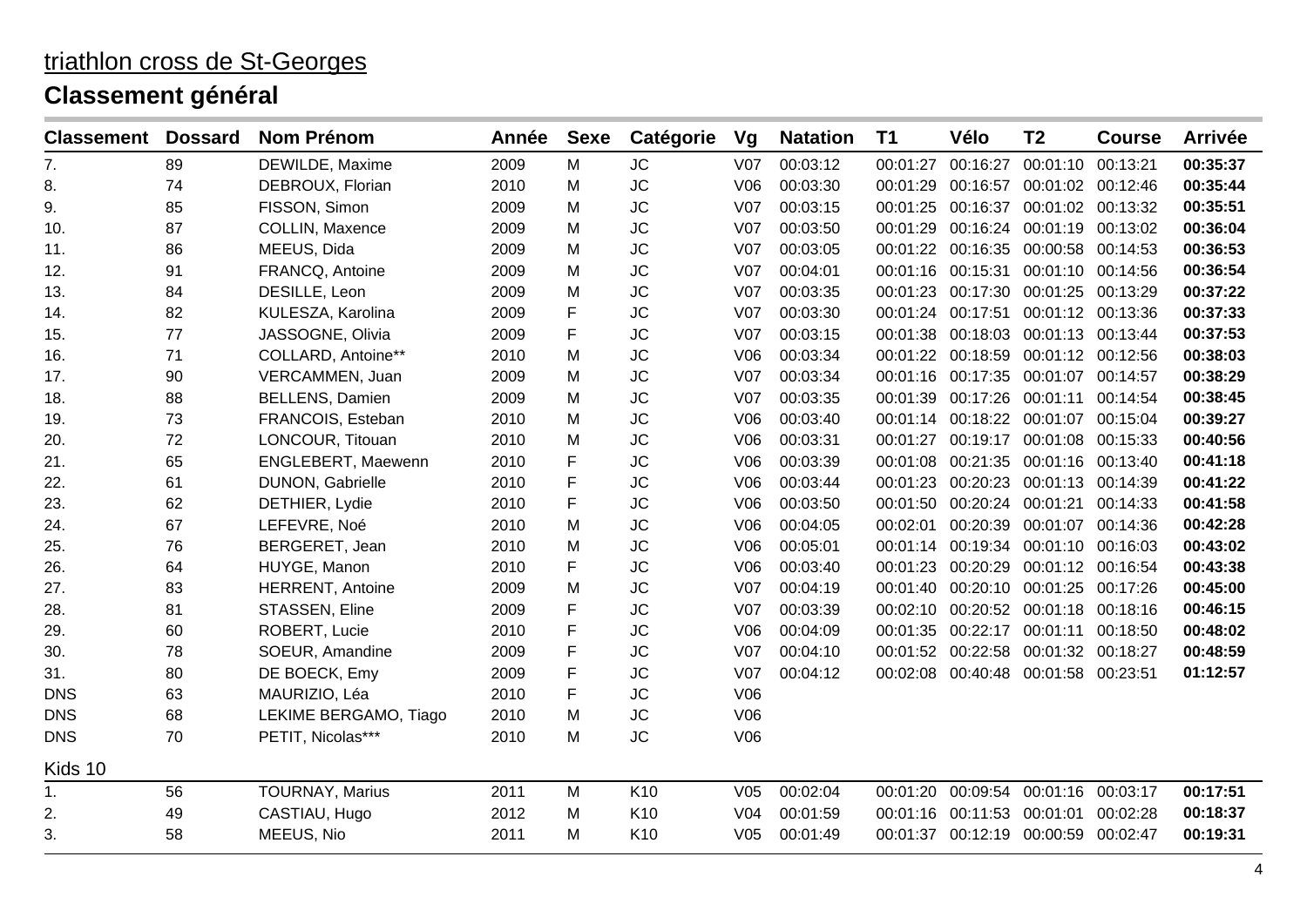| <b>Classement</b> | <b>Dossard</b> | <b>Nom Prénom</b>         | <b>Année</b> | <b>Sexe</b> | Catégorie       | Vg              | <b>Natation</b> | <b>T1</b> | Vélo                                | T <sub>2</sub>    | <b>Course</b> | <b>Arrivée</b> |
|-------------------|----------------|---------------------------|--------------|-------------|-----------------|-----------------|-----------------|-----------|-------------------------------------|-------------------|---------------|----------------|
| 4.                | 39             | <b>VERMEYLEN, Pauline</b> | 2011         | F           | K <sub>10</sub> | V <sub>04</sub> | 00:01:54        | 00:01:06  | 00:13:10                            | 00:01:02          | 00:02:54      | 00:20:06       |
| 5.                | 54             | THEYS, Esteban            | 2011         | M           | K10             | V <sub>05</sub> | 00:02:13        | 00:01:17  | 00:13:41                            | 00:01:02 00:03:00 |               | 00:21:13       |
| 6.                | 53             | SMETHURST, Charlie        | 2011         | M           | K10             | V <sub>05</sub> | 00:02:30        |           | 00:01:34 00:13:08                   | 00:01:06 00:03:16 |               | 00:21:34       |
| 7.                | 42             | BRUNO, Diego              | 2012         | M           | K <sub>10</sub> | V <sub>04</sub> | 00:02:01        | 00:01:19  | 00:14:17                            | 00:01:23          | 00:02:55      | 00:21:55       |
| 8.                | 35             | <b>BEFAYT, Belline</b>    | 2012         | F           | K10             | V <sub>04</sub> | 00:01:58        | 00:01:16  | 00:14:25                            | 00:01:21          | 00:03:20      | 00:22:20       |
| 9.                | 55             | COLLIN, Amaury            | 2011         | M           | K10             | V <sub>05</sub> | 00:02:14        |           | 00:01:34 00:13:44                   | 00:01:25          | 00:03:29      | 00:22:26       |
| 10.               | 43             | JAVAUX, Oli               | 2012         | M           | K <sub>10</sub> | V <sub>04</sub> | 00:01:58        | 00:01:21  | 00:14:23                            | 00:01:08 00:03:38 |               | 00:22:28       |
| 11.               | 38             | <b>BAUDRY, Charlotte</b>  | 2011         | F           | K <sub>10</sub> | V <sub>04</sub> | 00:02:45        | 00:01:26  | 00:13:32 00:01:11 00:03:38          |                   |               | 00:22:32       |
| 12.               | 41             | <b>BEAUDOT, Nerea</b>     | 2011         | F           | K10             | V <sub>04</sub> | 00:02:12        | 00:01:38  | 00:14:46                            | 00:01:10 00:02:46 |               | 00:22:32       |
| 13.               | 47             | LEVEAU, Manoé             | 2012         | м           | K <sub>10</sub> | V <sub>04</sub> | 00:02:47        | 00:01:29  | 00:14:33                            | 00:01:10 00:02:55 |               | 00:22:54       |
| 14.               | 57             | MAREE, Léo                | 2011         | M           | K10             | V <sub>05</sub> | 00:02:30        | 00:01:29  | 00:13:30                            | 00:01:23          | 00:04:11      | 00:23:03       |
| 15.               | 51             | HAYEN, Charlie            | 2011         | M           | K10             | V <sub>05</sub> | 00:03:34        | 00:01:27  | 00:14:26                            | 00:01:04          | 00:02:40      | 00:23:11       |
| 16.               | 52             | <b>KETTELS, Clément</b>   | 2011         | М           | K <sub>10</sub> | V <sub>05</sub> | 00:02:30        | 00:01:33  | 00:15:28                            | 00:01:23 00:02:38 |               | 00:23:32       |
| 17.               | 59             | MAQUET, Noam              | 2011         | м           | K10             | V <sub>05</sub> | 00:02:19        |           | 00:01:50 00:17:14                   | 00:01:12 00:03:13 |               | 00:25:48       |
| 18.               | 40             | JEUNECHAMPS, Camille      | 2011         | F           | K10             | V <sub>04</sub> | 00:03:25        | 00:02:15  | 00:19:45                            | 00:01:19 00:03:00 |               | 00:29:44       |
| 19.               | 37             | HERRENT, Léa              | 2012         | $\mathsf F$ | K10             | V <sub>04</sub> | 00:03:08        | 00:01:55  | 00:19:45                            | 00:01:29          | 00:03:34      | 00:29:51       |
| 20.               | 44             | STELLA, Massimo           | 2012         | M           | K10             | V <sub>04</sub> | 00:03:15        | 00:01:49  | 00:19:50                            | 00:01:22 00:03:37 |               | 00:29:53       |
| 21.               | 36             | DALLATURCA, Lally         | 2012         | F           | K10             | V <sub>04</sub> | 00:03:02        |           | 00:02:52 00:24:27                   | 00:01:34          | 00:00:31      | 00:32:26       |
| 22.               | 50             | TALLA, Ylian              | 2012         | M           | K10             | V <sub>04</sub> | 00:08:27        |           | 00:03:02 00:20:01                   | 00:01:27 00:00:30 |               | 00:33:27       |
| <b>DNS</b>        | 45             | MAURIZIO, Giuseppe        | 2012         | М           | K10             | V04             |                 |           |                                     |                   |               |                |
| <b>DNS</b>        | 48             | AVANZATO, Biaggio         | 2012         | M           | K10             | V <sub>04</sub> |                 |           |                                     |                   |               |                |
| Kids 08           |                |                           |              |             |                 |                 |                 |           |                                     |                   |               |                |
| 1.                | 31             | DECOLLE, Clovis           | 2013         | M           | K08             | V <sub>03</sub> | 00:01:06        | 00:01:09  | 00:06:40                            | 00:00:58          | 00:02:32      | 00:12:25       |
| 2.                | 34             | <b>BERGERET, Arthur</b>   | 2013         | М           | K08             | V <sub>03</sub> | 00:01:08        | 00:01:21  | 00:06:35                            | 00:01:03          | 00:02:36      | 00:12:43       |
| 3.                | 21             | NEZER, Matt               | 2014         | M           | K08             | V <sub>02</sub> | 00:01:10        | 00:01:20  | 00:07:21                            | 00:01:05          | 00:03:01      | 00:13:57       |
| 4.                | 13             | LEVEAU, Ninon             | 2014         | F           | K08             | V <sub>02</sub> | 00:01:24        | 00:01:11  | 00:07:25                            | 00:01:08          | 00:02:56      | 00:14:04       |
| 5.                | 27             | JAVAUX, Leo               | 2013         | M           | K08             | V <sub>03</sub> | 00:01:15        | 00:01:19  | 00:08:07                            | 00:01:06          | 00:03:04      | 00:14:51       |
| 6.                | 29             | JOUNDY, Aymen             | 2013         | M           | K08             | V <sub>03</sub> | 00:01:22        | 00:01:38  | 00:08:02                            | 00:01:09          | 00:02:44      | 00:14:55       |
| 7.                | 28             | DE BRABANTER, Lucas       | 2013         | M           | K08             | V <sub>03</sub> | 00:01:42        | 00:02:02  | 00:07:09                            | 00:01:12 00:03:12 |               | 00:15:17       |
| 8.                | 46             | CLEVE, Augustin           | 2013         | М           | K08             | V <sub>03</sub> | 00:01:33        | 00:01:35  | 00:08:25                            | 00:01:14 00:03:05 |               | 00:15:52       |
| 9.                | 23             | DELCHAMBRE, Arthur        | 2013         | М           | K08             | V <sub>03</sub> | 00:01:28        | 00:01:38  | 00:08:25                            | 00:01:20          | 00:03:12      | 00:16:03       |
| 10.               | 25             | HATERT, Justin            | 2013         | м           | K08             | V <sub>03</sub> | 00:01:52        |           | 00:02:37 00:07:44 00:01:10 00:03:16 |                   |               | 00:16:39       |